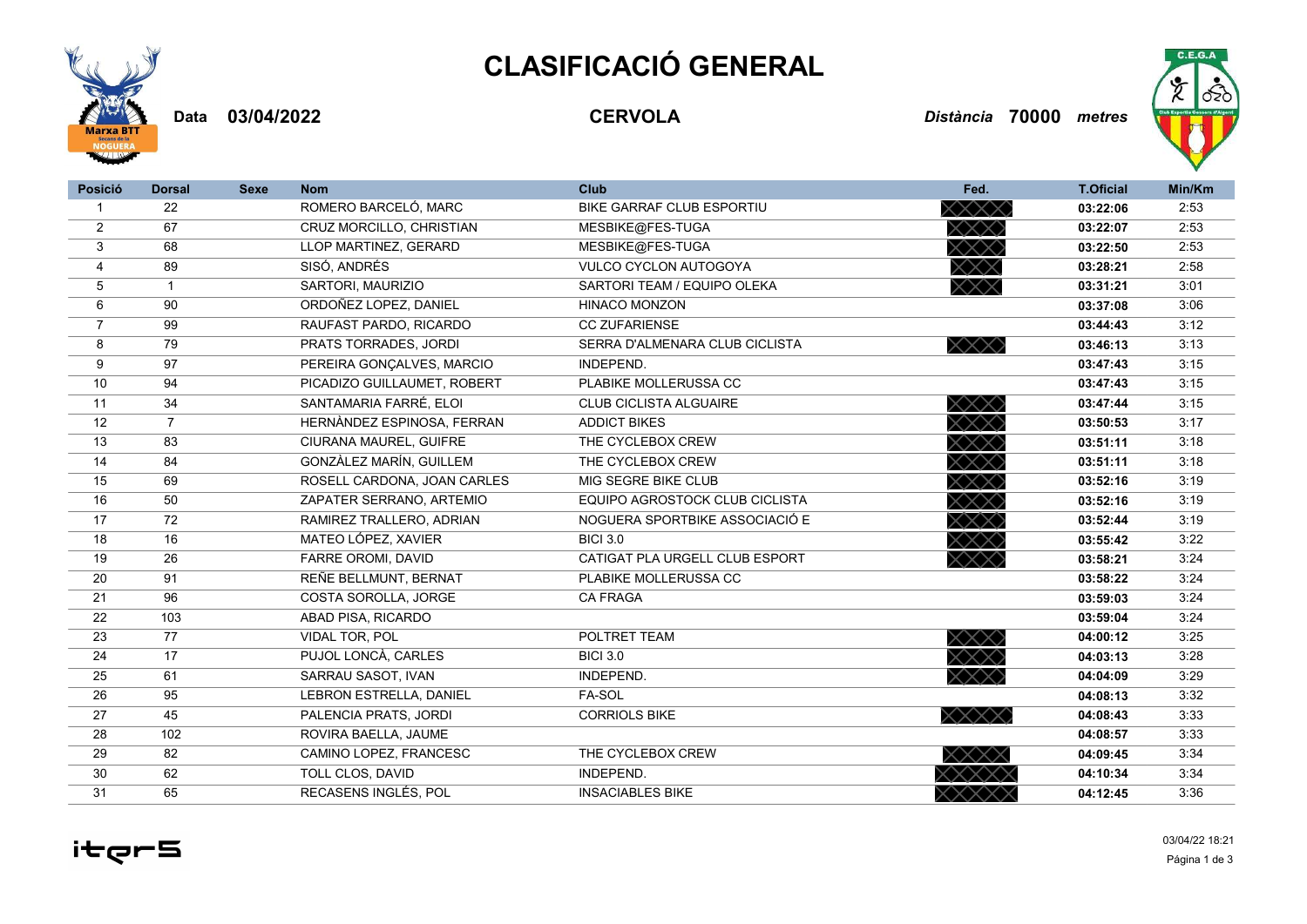| <b>Posició</b> | <b>Dorsal</b> | <b>Sexe</b> | <b>Nom</b>                     | <b>Club</b>                    | Fed.                                      | <b>T.Oficial</b> | Min/Km |
|----------------|---------------|-------------|--------------------------------|--------------------------------|-------------------------------------------|------------------|--------|
| 32             | 30            |             | ALCALDE PALACIOS, JAVIER       | <b>CICLISTA CADRETE</b>        | $\times\!\!\times\!\!\times$              | 04:14:11         | 3:37   |
| 33             | 37            |             | FRAGO NÚÑEZ, DANIEL            | <b>CLUB CICLISTA CADRETE</b>   | $\times\!\!\times\!\!\times$              | 04:14:11         | 3:37   |
| 34             | 15            |             | HERRERA HERNANDEZ, DAVID       | <b>BICI 3.0</b>                | $\times\!\!\times\!\!\times\!\!$          | 04:14:12         | 3:37   |
| 35             | 13            |             | ABAD OBACH. JAUME              | <b>BICI 3.0</b>                | $\times\!\!\times\!\!\times\!\!$          | 04:17:45         | 3:40   |
| 36             | 53            |             | BALAGUERÓ NIETO, JORDI         | INDEPEND.                      | XXXXX                                     | 04:19:17         | 3:42   |
| 37             | 71            |             | PONS ALVAREZ, NIL              | NOGUERA SPORTBIKE ASSOCIACIÓ E | XXX)                                      | 04:19:24         | 3:42   |
| 38             | 35            |             | SANCHEZ GARCÍA, CARLOS         | <b>CLUB CICLISTA BALAGUER</b>  | XXX                                       | 04:20:43         | 3:43   |
| 39             | 86            |             | TORRES TOMÁS, EDUARDO          | TRI 4.40                       | $\times \!\!\times \!\!\times$            | 04:23:23         | 3:45   |
| 40             | 54            |             | <b>BITRIA PIULATS, ENRIQUE</b> | INDEPEND.                      | XXX                                       | 04:24:32         | 3:46   |
| 41             | 36            |             | CRUZ ALVAREZ, CARLOS           | <b>CLUB CICLISTA CADRETE</b>   | XXX.                                      | 04:25:12         | 3:47   |
| 42             | 27            |             | LECHOSA PONS, CARLOS           | CATIGAT PLA URGELL CLUB ESPORT | XXX)                                      | 04:27:10         | 3:49   |
| 43             | 12            |             | PERAT RIBO, DANIEL             | <b>ARUAL TEAM</b>              | $\times\!\!\times\!\!\times$              | 04:29:01         | 3:50   |
| 44             | 11            |             | SOROLLA SERES, HÉCTOR          | AGROSTOCK CC FRAGA             | $\times\!\!\times\!\!\times\!\!$          | 04:30:05         | 3:51   |
| 45             | 51            |             | <b>ESPUIS REL, JAUME</b>       | <b>GARNATXA BIKERS</b>         | $\times\!\!\times\!\!\times$              | 04:30:06         | 3:51   |
| 46             | 74            |             | GONZALEZ BAUTISTA, DAVID       | PLABIKE MOLLERUSSA CC          |                                           | 04:31:22         | 3:52   |
| 47             | 107           |             | MOLA PUJOL, JOSEP              |                                |                                           | 04:32:47         | 3:53   |
| 48             | 47            |             | <b>VIDAL PARÍS, PAU</b>        | <b>CUDOS</b>                   | $\times\times\times\times$                | 04:33:50         | 3:54   |
| 49             | 49            |             | TICÓ VIDAL, MARC               | <b>CUDOS ARTESA DE SEGRE</b>   | $\times\!\!\times\!\!\times\!\!\times$    | 04:36:42         | 3:57   |
| 50             | 55            |             | CASALS CATALAN, JORDI          | INDEPEND.                      | $\times\times\times\times\times$          | 04:37:02         | 3:57   |
| 51             | 100           |             | MATEU FONTOVA, MIQUEL          | PEDALA.CAT                     |                                           | 04:37:05         | 3:57   |
| 52             | 9             |             | PIRLA PASCUAL, JESUS           | AGROSTOCK CC FRAGA             | x x x x x                                 | 04:39:32         | 3:59   |
| 53             | 32            |             | PUY LLOVERA, JAUME             | <b>CLUB CICLISTA ALGUAIRE</b>  | <b>xxxxxx</b>                             | 04:41:53         | 4:01   |
| 54             | 75            |             | LOPEZ TALARN, MARC             | PLABIKE MOLLERUSSA CC          | $\times \!\!\times \!\!\times \!\!\times$ | 04:48:27         | 4:07   |
| 55             | 66            |             | MARTIN GARCIA, DAVID           | <b>INSACIABLESBIKE</b>         | XXXXX                                     | 04:49:13         | 4:07   |
| 56             | 80            |             | SUBIRÓS HERNÁNDEZ, ENRIC       | <b>SINDICAT BIKER</b>          | <b>&lt;××××</b> ×                         | 04:52:38         | 4:10   |
| 57             | 43            |             | PUJOL BAÑOS, OSCAR             | CLUB CICLISTA SERÒS            | $\times\!\!\times\!\!\times\!\!$          | 04:55:48         | 4:13   |
| 58             | 52            |             | VILADEGUT MASEGOSA, JOSEP      | <b>GARRIGUES BIKE</b>          | XXX)                                      | 04:57:00         | 4:14   |
| 59             | 39            | F.          | RUIZ CARABANTES, INES          | <b>CLUB CICLISTA CADRETE</b>   | XXX)                                      | 04:57:32         | 4:15   |
| 60             | 38            |             | <b>ISERTE, ALBERTO</b>         | <b>CLUB CICLISTA CADRETE</b>   | XXX)                                      | 04:57:34         | 4:15   |
| 61             | 63            |             | VALLBONA IBORRA, JORDI         | INDEPEND.                      |                                           | 05:01:38         | 4:18   |
| 62             | 105           |             | MARTIN FERNANDEZ, EMILIO       |                                |                                           | 05:07:00         | 4:23   |
| 63             | 104           |             | TERES MORELL, CARLOS           |                                |                                           | 05:07:01         | 4:23   |
| 64             | 98            |             | PICADIZO ALDEHUELA, RUBEN      | INDEPEND.                      |                                           | 05:11:04         | 4:26   |
| 65             | 76            |             | TALARN BERGO, RAMON            | PLABIKE MOLLERUSSA CC          | XXX)                                      | 05:11:48         | 4:27   |
| 66             | 24            |             | <b>GENE ESCUER, ALBERT</b>     | <b>BTT BELLVIS</b>             |                                           | 05:11:49         | 4:27   |
| 67             | 44            |             | RODRIGUEZ VALLET, JORDI        | COLLA BTT SERRA D'ALMENARA     |                                           | 05:16:08         | 4:30   |
| 68             | 92            |             | JOYA JIMENEZ, RUBEN            | INDEPEND.                      |                                           | 05:21:06         | 4:35   |
| 69             | 73            |             | <b>GARCIA SANCHEZ, JOSEY</b>   | PEDALA.CAT                     | XXXXX                                     | 05:21:08         | 4:35   |